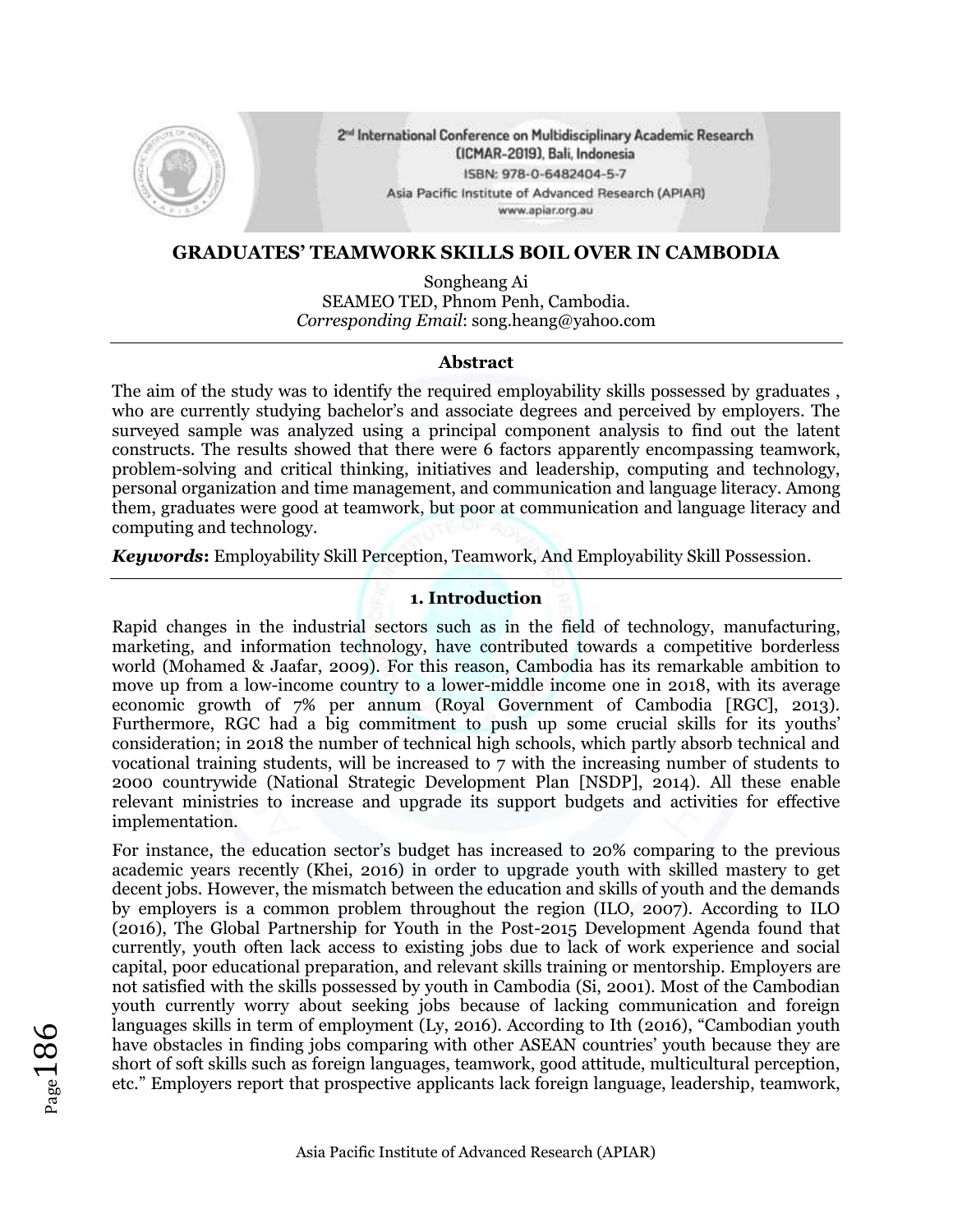problem solving, and manual dexterity skills (ADB, 2016). Therefore, they struggle to find talent with the right mix of skills and organizational fit (Sally, 2013).

Responding to this issue, Hang (2016) suggested that "we have to train the graduates with technical skills to be semi-skilled workers to meet the current labor market needs and soft skills such as critical thinking, problem-solving and teamwork should be considered for lifelong learning". This requires a transformation of education and training to nurture skills towards holistic human development (UNESCO, 2014). First, the findings of this study will redound to the benefit of a sophisticated society, bridging the gap between the labor market needs and education and training. Thus, a private sector and education and training institutions can be skills-oriented towards a common dexterity. Second, policy makers and curriculum developers will be guided functionally on what should be emphasized by teachers, faculty, and trainers in the school curriculum. Third, for researchers, the study will help them to uncover a critical area in employability skills that researchers had not been able to explored before. Fourth, teachers, faculty, and trainers will be guided academically in lecturing and training students with right skills. Finally, a new theory on graduates' employability skills may be arrived at.

Ultimately, this study explored the employability skills possessed by graduates and perceived by employers. Specifically, the objectives of the study are (1) to identify the graduates' employability skill deficiency and proficiency; (2) to explore the graduates' possession of employability skills; (3) and to explore the employers' perception of employability skills.

### **2. Literature Review**

## **2.1. Employers' Perception of Employability Skills**

Today's employers require employees to have soft or non-technical skills in addition to technical skills (El & Dean, 2016). Employers want entry-level workers to possess employability skills rather than technology competencies (Yassin et al, , 2008). Intensively, employers are likely to consider employability skills to be more valuable than specialist skills (California Postsecondary Education Commission, 2007 as cited in Stuart, Ronald, & Elsa, 2012). Specifically, employers struggle to find talent with the right mix of skills and organizational fit (Sally, 2013). Research highlighted that there is a general need among employers for graduates to possess and demonstrate skills that are relevant and applicable to working in their organizations, but this need is not being met (Maxwell, Scott, Macfarlane, & Williamson, 2009). Consequently, employers were reported to complain that graduates are poorly prepared for work (Hartnett & Strassner, 2004 as cited in Pitan & Adedeji, 2012). For instance, Kamoche (2001); Nguyen (2011); Trung and Swierczek (2009); and World Bank (2008) found that Vietnamese employers perceived the levels of problem-solving, decision making and learning skills of graduates to be low (as cited in Christine, Helga, & Phil, 2014). However, Chung and Yet (2009) argue that the skills such as critical thinking, planning, problem-solving, oral communication, decision making, and negotiating showed different perception between employers and graduates (as cited in Chavan & Surve, 2014). The study provides basic needs of employers in terms of employability skills over time. However, it does not include certain skills required by employers to be hired prior recruitments.

## **2.2. Graduates' Possession of Employability Skills**

Individuals are now more likely to change jobs frequently either by choice or by necessity in light of a struggling work economy (Rossier et al, , 2012 as cited in Allan & Kyoung, 2013). It has resulted from certain reasons. For instance, Robinson and Garton (2008) found that graduates perceived that they were most competent at working independently, relating to their supervisors, working with their colleagues, listening, and setting priorities and least competent at identifying political implications of the decisions to be made. However, Pitan and Adedeji (2012) found that university graduates are not adequately prepared for work with respect to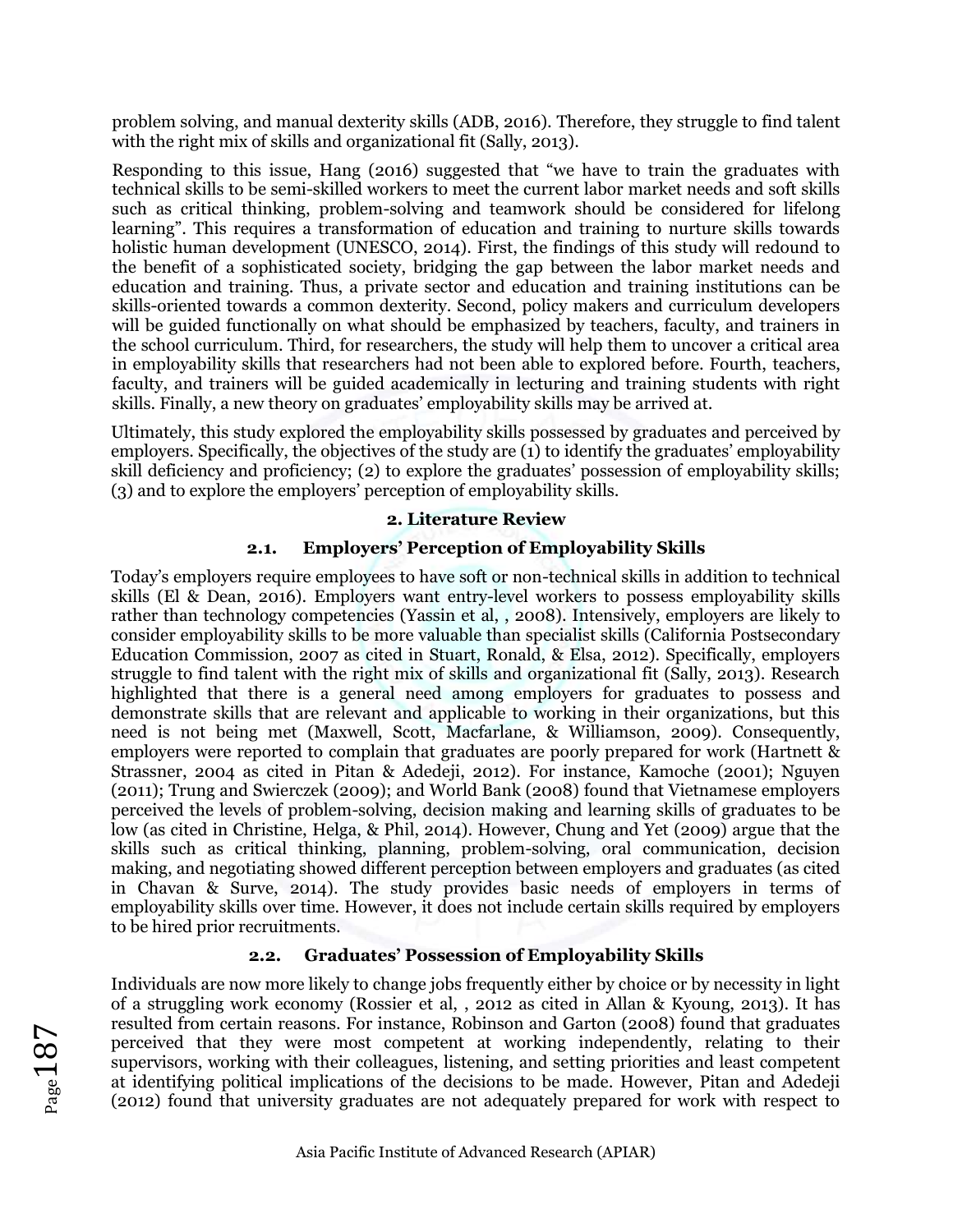skills demand of the labor market. In this regard, Cambodian youth lack critical thinking necessary for their work (Khieng et al, 2015). Therefore, graduates do not specify particular skills that they are poor or good at in conjunction with the labor market required by employers.

Many students believe that the devlopment of soft skills is a key factor in the progression of their careers (National Association of Black Accountants, 2006 as cited in Ann, Barbara, & Marion, 2009). Young people don't think they are getting enough help and advice from their schools (NSP, 2014). For this reason, university graduates are unemployed because they do not possess the right degrees (Chang, 2004 as cited in Adebakin et al, 2015). The reality is that university graduates mostly have textbook theoretical knowledge which is not supported by sufficient practical work experience (Paadi, 2014). In order to enhance competitive advantage for graduate employment, students need to develop employability skills in addition to the acquisition of subject-specific knowledge (Susima, 2009).

## **2.3. Employability Skills Framework**

Exploring opportunities with well-developed employability skills enable people to make better job choices in their journey of work and life (Allan & Kyoung, 2013). They include computing and technology skills, time management, critical thinking and inferencing skills, language capability, and also presentation and broad communication skills (Bill, 2015). This includes knowledge of scientific literacy, ICT literacy, civics and citizenship and employability skills (including planning and organizing; teamwork; initiative and enterprise; self-management; and learning) (Gabrielle & David, 2009).

Arcodia, Barker, and Tanuja (2003) also categorized three types of skills: general skills, practical skills, and personality attributes (as cited in Ching, 2013). Ananiadou and Claro (2009) grouped skills and competencies into three different categories as follows: (1) ICT functional skills; (2) ICT skills for learning; and (3)  $21^{st}$ -century skills. Another research divided individual attributes into two categories: cognitive and behavior skills (Berkitt, 1996 as cited in Muhammad, 2014). Cognitive skills include technical skills, analytical/ constructive skills, and appreciative skills, while behavioral skills are associated with personal skills, interpersonal skills, and organizational skills. One research from India found that employers prioritized 5 main skills currently possessed by graduates consisting of master skills and knowledge in the discipline, innovation and creativity skills, communication and language skills, social and leadership skills, and inter-cultural competence (Somalingam & Shanthakumari, 2013). Intensively, the 2002 report identified an employability skills framework consisting of eight key skills: communication, teamwork, problem-solving, initiative and enterprise, planning and organizing, self-management, learning, and technology (Gabrielle & David, 2009).

## **2.4. Employability Skills at Higher Education**

The employability skills are the most focused one of the 21<sup>st</sup> century skills that all educational institutions are adhesive to in order to instill their graduates to enter the labor market successfully. In this regard, Robinson and Garton (2008) found that the employability skills which are in the greatest need of curricular attention, according to graduates, were problem solving and decision making. Universities can improve the employability of students by focusing on the development of their metacognitive abilitites, that is, by helping them to learn how to learn and by promoting their self-confidence (Silva et al., 2013). Therefore, the acquired competencies of graduates can have a substantial impact on the ability to successfully perform in a given job (Aamodt, Hovdhaugen & Bielfeldt, 2010 as cited in El & Dean, 2016).

Particularly, Khieng, Srinivasa, and Chhem (2015) found that Cambodia's education system is not imparting to its youth appropriate employability skills. Higher education is the last phase of the education system that should provide graduates with suitable skills before graduating to find decent jobs. However, Khieng et al, (2015) also found that […] most graduates lack key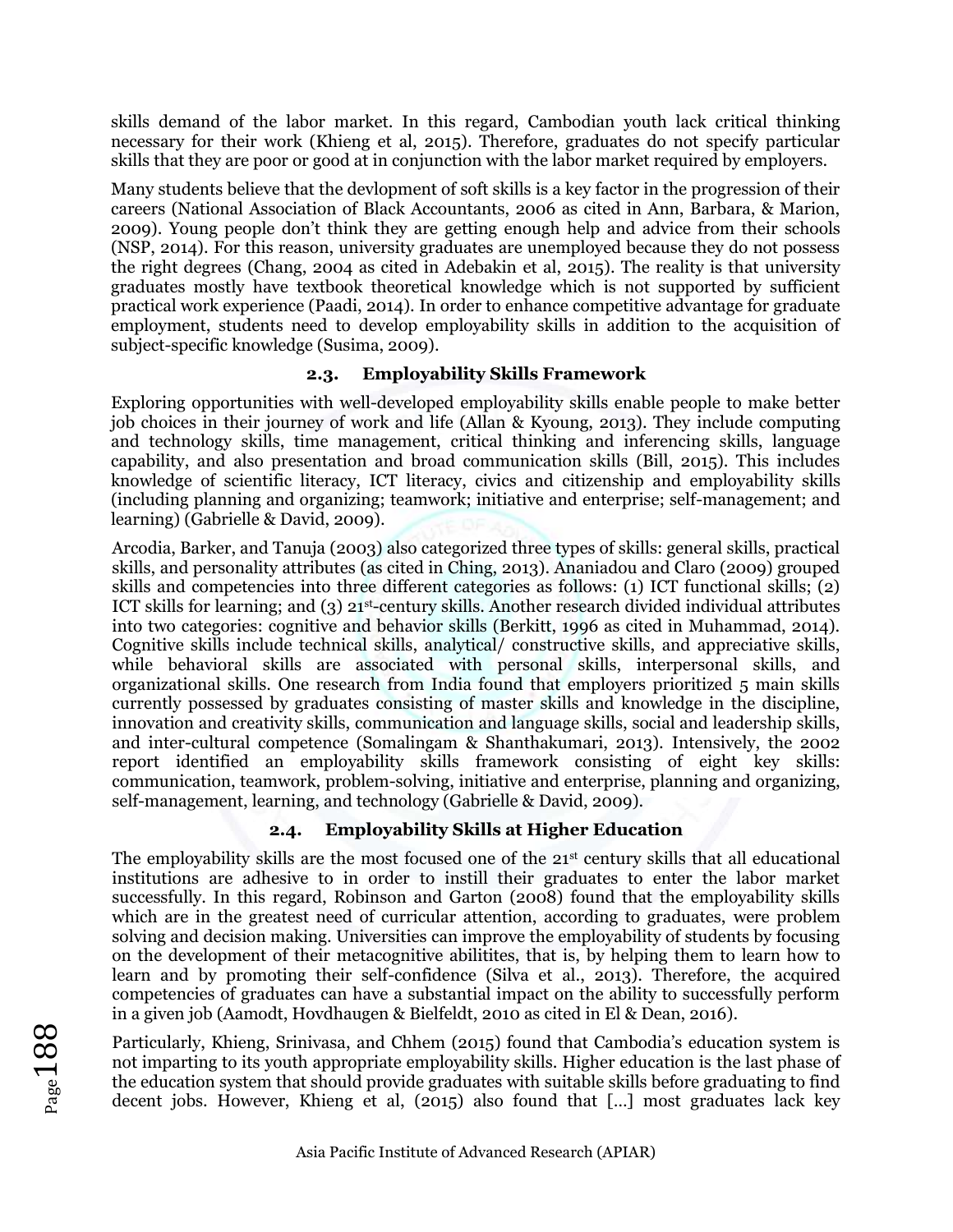employability skills. The studies provide a lack of employability skills at higher education over time, but they don't include certain sub-skills that universities should provide and the sub-skills that graduates should be adhesive to.

#### **3. Methods**

#### **3.1. Participant Selection**

The primary data was collected by distributing 2 similar types of questionnaires to graduates and employers. Each questionnaire was compiled with 84 similar types of employability skills distributed to employers from a public and private sector and graduates who are currently studying bachelor's and associate degrees in Cambodia. Ultimately, employers refer to those who supervise, manage, lead, and own one's businesses overseeing at least a few employees who were bachelor's or associate degree graduates. The paper-based questionnaires were distributed directly to graduates for filling out, but for employers, some questionnaires were sent by e-mail for filling out and sent back, and some were distributed directly, but in other cases, some employers were interviewed directly with the authors. Once developed, the valid and filled questionnaires were returned deploying a purposive sampling technique with 535 graduates and 73 employers. There were two different numbers of both respondents because it was more difficult to access to employers than that to graduates for Cambodian context. Particularly, among 25 municipality and provinces countrywide, 9 of them were selected purposively to survey 535 graduates at higher education institutions under supervision of 6 ministries.

#### **3.2. Scale Construction**

The research design used in this study was ex-post factor with data collected using the survey method. After reviewing the literature on employability skills and competencies, 27 items of the questionnaires were decided to follow Gurvinder & Sharan's employability skill model (2008) in order to construct items for a new scale. For example, one's "Ability to cope with uncertainty." Furthermore, 15 items were extracted from CAREER wise Education (2016), 2 from Cameron (2008) like "Business letter and report writing capacity for meeting or communicating", 1 from Zaharim, Yusoff, Omar, Mohamed, Muhamad, & Mustapha (2009) like "Being entrepreneurship-minded.", 1 from Smith & Comyn (2002) like "Ability to control and manage stresses as a team member", 2 from American Institutes for Research [AIR] (2016) like "Ability to be self-disciplined for performance", and 2 from Andreas & Hiroshi (2011) like "Oral and written communication for information exchange". Totally, the items extracted from the previous literature accounted for 50 with a Cronbach's Alpha of .96. The rest of them were generated by the authors and other previous literature, modified adapting to Cambodia's context, accounting for 34 like "Decisiveness reasonably to complete tasks" with a Cronbach's Alpha of .94. The Likert-type scale was employed and the respondents were required to state the extent to which they strongly agreed by a score of 5 to strongly disagreed by giving a score of 1. At the end of each item, the space was provided for respondents' comments.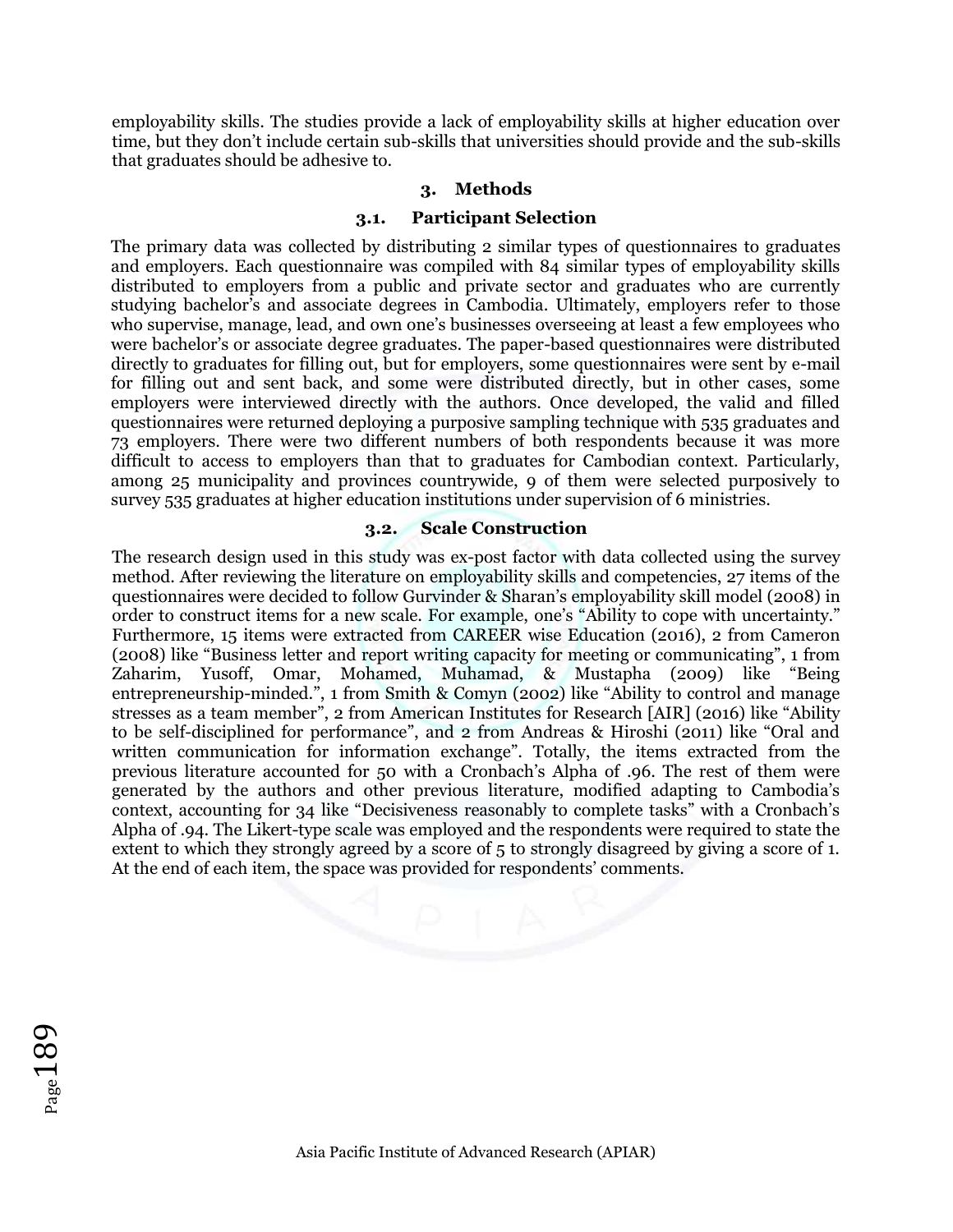#### **4. Results**

#### **4.1. Descriptive Statistics**

SPSS version 23.0 was deployed to analyze data. Table 1 showed a demographic profile for Graduates and Table 2 showed a demographic profile for employees.

| Profile            | Classification         | Frequency      | Percentage |  |
|--------------------|------------------------|----------------|------------|--|
|                    | Male                   | 253            | 47.3       |  |
| Gender             | Female                 | 237            | 44.3       |  |
|                    | Missing                | 45             | 8.4        |  |
|                    | Below 20               | 165            | 30.8       |  |
|                    | $21 - 30$              | 322            | 60.2       |  |
| Age                | $31 - 40$              | 12             | 2.2        |  |
|                    | $41 - 40$              | 3              | 6.6        |  |
|                    | Missing                | 33             | 6.2        |  |
|                    | Social Affairs         | 44             | 8.2        |  |
|                    | Fine Arts              | 33             | 6.2        |  |
| Academic<br>Majors | Health and<br>Medicine | 14             | 2.6        |  |
|                    | Agriculture            | 39             | 7.3        |  |
|                    | <b>TVET Skills</b>     | 8 <sub>2</sub> | 15.3       |  |
|                    | Management<br>81T      | 234            | 43.7       |  |
|                    | Education              | 66             | 12.3       |  |
|                    | Missing                | 23             | 4.3        |  |
| Institution        | Private                | 169            | 31.6       |  |
| Type               | Public                 | 366            | 68.4       |  |
|                    | Bachelor's             | 446            | 83.4       |  |
| Academic           | Associate              | 87             | 16.3       |  |
| Degrees            | Missing                | $\overline{2}$ | $\cdot$ 4  |  |
| Institution        | Phnom Penh             | 237            | 44.3       |  |
| Location           | Provinces              | 298            | 55.7       |  |

Table 1. Graduates' Demographic Profile (n=535)

**Note:** Academic majors consisting of Social Affairs (social affairs and community development), Fine Arts (architecture, urbanization, artist, interior design, and telecommunication design), Health &Medicine (medicine and medical doctor), Agriculture (veterinary medicine, agricultural sciences, agronomy, animal science, rural development, and agricultural economics), Management &IT (IT, finance &banking, accounting and management, business management, economics, law, and public administration), and Education (Khmer literature, English literature, and Korean literature).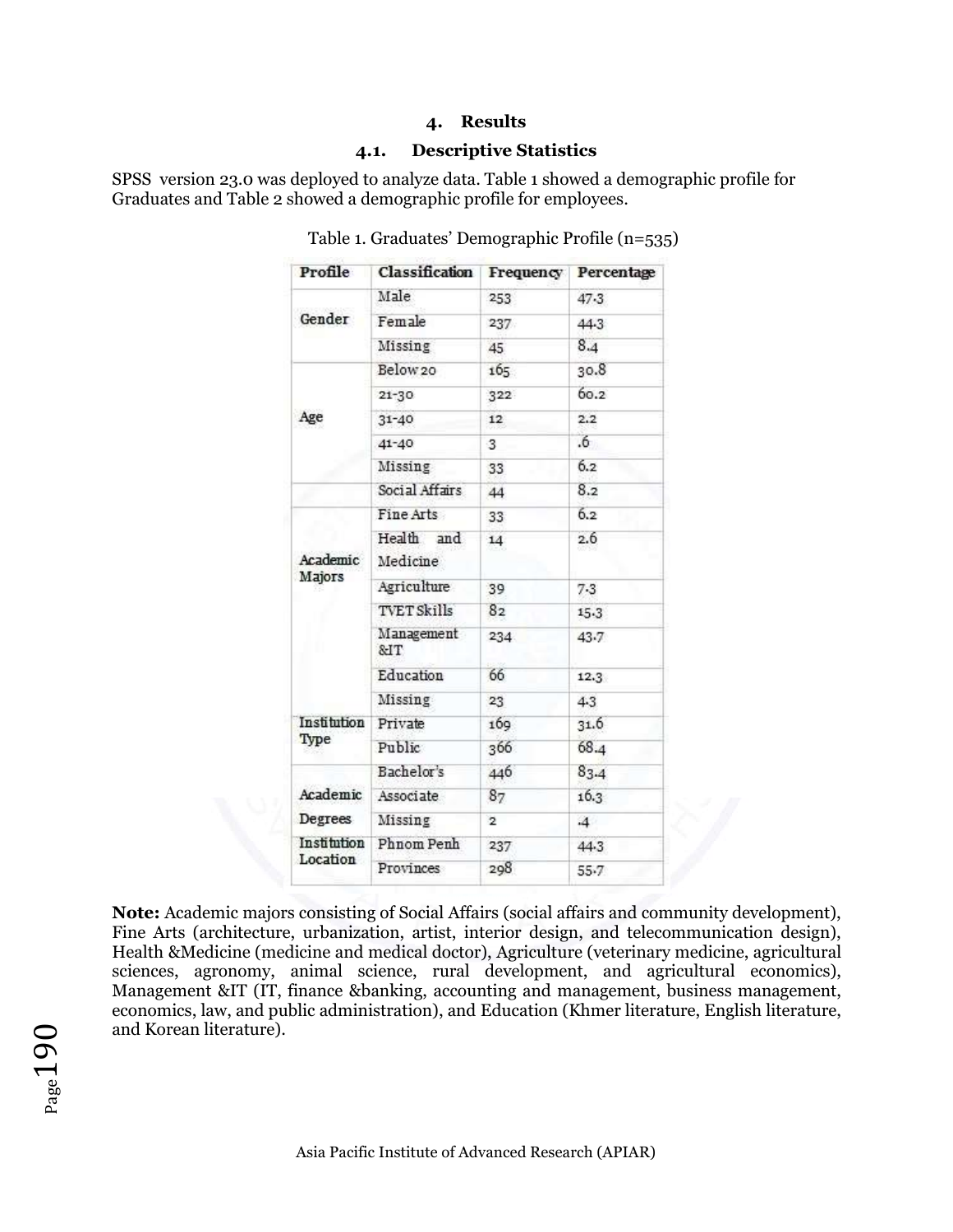| Profile                    | Classification            | Frequency       | Percentage |
|----------------------------|---------------------------|-----------------|------------|
|                            | Male                      | 49              | 67.1       |
| Gender                     | Female                    | 23              | 31.5       |
|                            | Missing                   | 1               | 1.4        |
|                            | 21-30                     | 13              | 17.8       |
|                            | $31 - 40$                 | 41              | 56.2       |
| Age                        | 41-50                     | 12              | 16.4       |
|                            | Above 51                  | 7               | 9.6        |
| Organization Type          | Private                   | 45              | 61.6       |
|                            | Public                    | 28              | 38.4       |
|                            | Service                   | 69              | 94.5       |
| Organization Function      | Manufacturing<br>industry | 1               | 1.4        |
|                            | Handicraft                | $2^{\circ}$     | 2.7        |
|                            | Agriculture               | $\mathbf{1}$    | 1.4        |
|                            | Below100                  | 44              | 60.3       |
| Organization Size          | 101-500                   | 19              | 26.0       |
|                            | Above 500                 | 10              | 13.7       |
| Organization Ownership     | Local                     | 65              | 89.1       |
|                            | Multi-national            | 5               | 6.8        |
|                            | International             | $3^{\circ}$     | 4.1        |
|                            | CEO/Manager               | 10              | 13.7       |
| Employers' Positions       | Supervisor                | 32              | 43.8       |
|                            | <b>Team Leader</b>        | 16              | 21.9       |
|                            | Boss/Owner                | 15              | 20.5       |
|                            | Master's                  | 21              | 28.8       |
|                            | Bachelors"                | 23              | 31.5       |
| Employers'<br>Academic     | Associate                 | $\overline{2}$  | 2.7        |
| Degree                     | Baccalaureate             | 16              | 21.9       |
|                            | Grade 9 certificate       | $\overline{3}$  | 4.1        |
|                            | Missing                   | 8               | 11.0       |
| Working/business<br>Period | Belowiyear                | $1^{\circ}$     | 1.4        |
|                            | 1-5 years                 | 20 <sub>1</sub> | 27.4       |
|                            | 6-10 years                | 28              | 38.4       |
|                            | Above 11 years            | 14              | 19.2       |
|                            | Missing                   | 10              | 13.7       |
| Organization Category      | Phnom Penh                | 30              | 41.1       |
|                            | Provinces                 | 43              | 58.9       |

Table 2. Employers' Demographic Profile (n=73)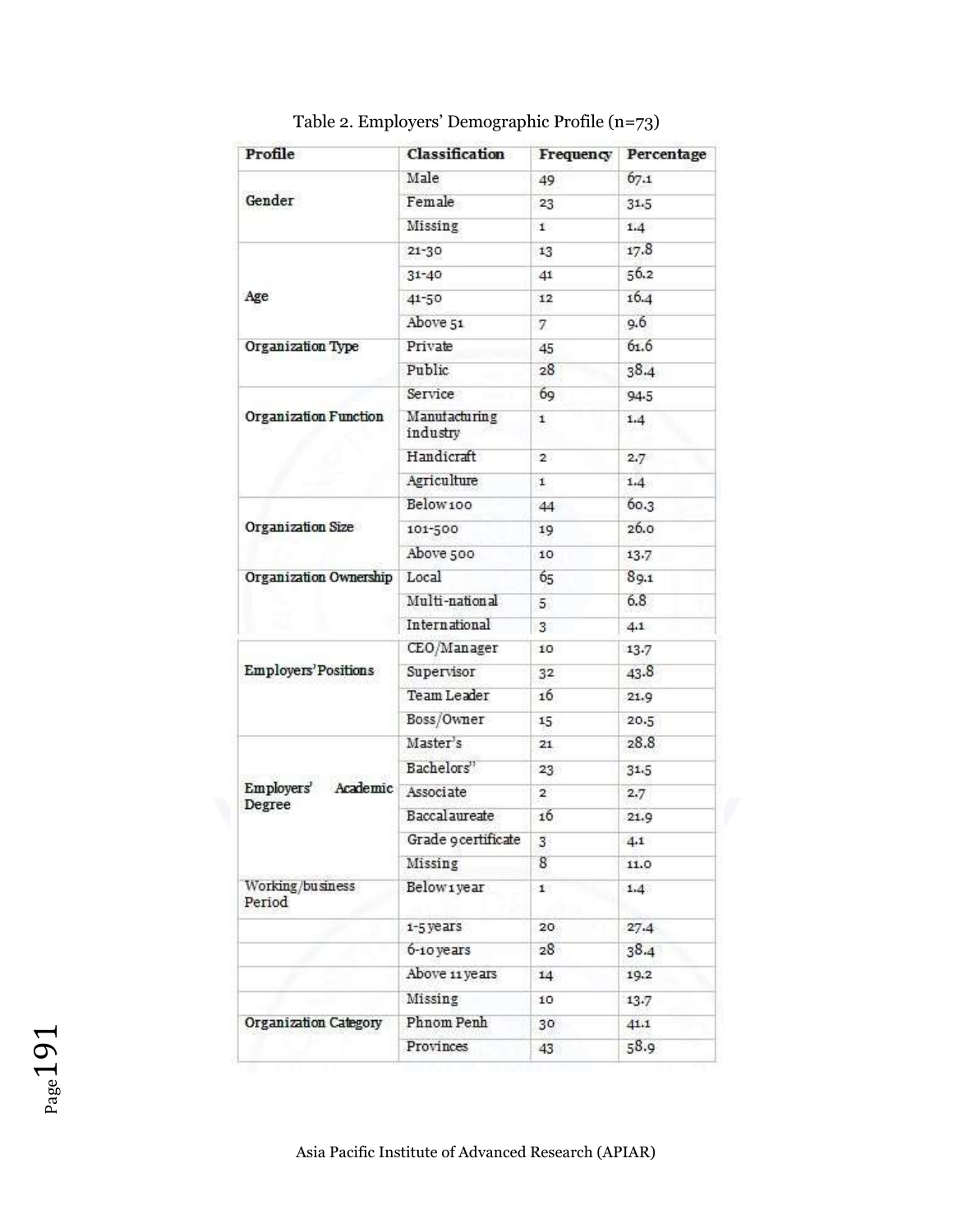#### **4.2. Reliability**

The 84-item scale reported a reliability of  $\alpha = .97$  (n=608), supporting internal reliability within the scale for both employers and graduates. George and Mallery (2003) provided a rule of thumb that if α is more than .90, it is excellent for internal consistency for all items within the scale (as cited in Joseph & Rosemary, 2003). Furthermore, the significance levels of Kolmogorov-Smirnov and Shapiro-Wilk's test were .000 for all 84 items (P<.05). It means that data is normal for further analysis.

In addition, the single-factor test was conducted to check for the common method bias of the data. The results of Harman's single-factor test indicated that different scale items in this study didn't load into one common factor (employers  $(n=73)$ , with about 31% and graduates  $(n=535)$ , with about 43% of total variance explained) because the total variance explained didn't exceed 50%.

The KMO test for employability skills of employers and graduates yielded a score of .96,which is greater than 0.60. A value close to 1 indicates that patterns of correlations are relatively compact and so factor analysis should yield distinct and reliable factors (Field, 2005). Moreover, the Barlett's Test of Sphericity yielded a significant level of .000, which is less than .05 (P<.05). Therefore, a factor analysis is appropriate for data. To extract the initial factors from 84-item questionnaires from both graduates and employers, a principal component analysis was used (Roger & Gregory, 1995). After conducting a factor analysis, 7 factors were decided to be extracted from the 84-item scale with total eigenvalues of 49.772% of the variance as shown in Table 3.

| Component      |                             | Initial Eigenvalues |                 | Extraction Sums of Squared<br>Loadings |                    |                 |  |
|----------------|-----------------------------|---------------------|-----------------|----------------------------------------|--------------------|-----------------|--|
|                | Total<br>$%$ of<br>Variance |                     | Cumulative<br>% | Total                                  | $%$ of<br>Variance | Cumulative<br>% |  |
| 1              | 26.914                      | 32.040              | 32.040          | 26.914                                 | 32.040             | 32.040          |  |
| $\mathbf{2}$   | 4.888                       | 5.819               | 37.859          | 4.888                                  | 5.819              | 37.859          |  |
| 3              | 2.788                       | 3.320               | 41.178          | 2.788                                  | 3.320              | 41.178          |  |
| $\overline{4}$ | 2.166                       | 2.579               | 43.757          | 2.166                                  | 2.579              | 43.757          |  |
| 5              | 1.941                       | 2.310               | 46.067          | 1.941                                  | 2.310              | 46.067          |  |
| 6              | 1.603                       | 1.909               | 47.976          | 1.603                                  | 1.909              | 47.976          |  |
| 7              | 1.509                       | 1.796               | 49.772          | 1.509                                  | 1.796              | 49.772          |  |

Table 3. Total Variance Explained (n=608)

On the format subcommand, we used the option blank (.40), which tells SPSS not to print any of the correlations that are .40 or less as shown in Table 4. Therefore, it removed the clutter of low correlations that are not meaningful. For this reason, the statements that load highly on factor 1 seem to all relate to teamwork (Mastura et al., 2013). The statements that load highly on factor 2 seem to all relate to problem-solving and critical thinking (CAREERwise Education, 2016; Stuart et al., 2012; RSD, 2016). Factor 3 relates to initiatives and leadership. Particularly, factor 4 relates to computing and technology (Bill, 2015). Factor 5 relates to personal organization and time management (Gurvinder & Sharan, 2008; Venetia & Kathrine, 2010). Furthermore, factor 6 relates to communication and language literacy (Somalignam & Shanthakumari, 2013). Finally, factor 7 relates to entrepreneurship (Andreas & Hiroshi, 2011; Sarah, 2015).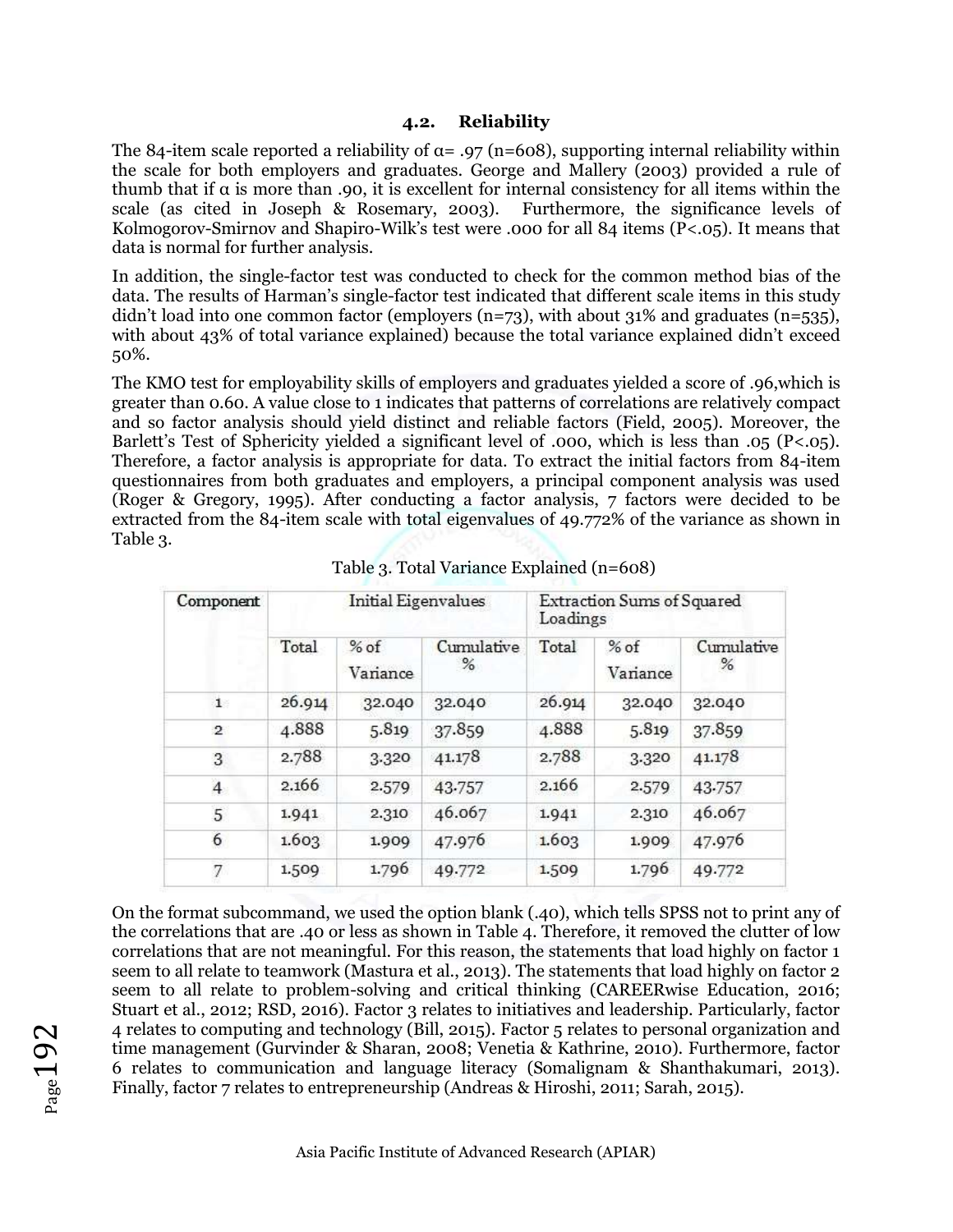| <b>Rotated Component</b>                                                       | 1       | $\overline{2}$ | 3      | $\overline{\bf{4}}$ | 5 | 6 | $\overline{\tau}$ |
|--------------------------------------------------------------------------------|---------|----------------|--------|---------------------|---|---|-------------------|
| Cooperating well and sharing information<br>loyally as a team member           | .701    |                |        |                     |   |   |                   |
| Enjoying working as a team                                                     | .698    |                |        |                     |   |   |                   |
| Getting well with otehr team members                                           | .672    |                |        |                     |   |   |                   |
| Taking constructive criticism                                                  | .636    |                |        |                     |   |   |                   |
| Sociability and friendly with all team<br>members as equal                     | .630    |                |        |                     |   |   |                   |
| Valuing and accepting diversities of<br>approaches and ideas of others         | .613    |                |        |                     |   |   |                   |
| Volunteering and devoting physical and<br>mental efforts to achieve objectives | .589    |                |        |                     |   |   |                   |
| Networking and partnership building for<br>inforamtion                         | .556    |                |        |                     |   |   |                   |
| Being aware of precaution of personal<br>health and safety at work             | $-513$  |                |        |                     |   |   |                   |
| Being minded in an organization's<br>mission and visions                       | .462    |                |        |                     |   |   |                   |
| Willingness to contribute to personal<br>health and safety at work             | $-4.21$ |                |        |                     |   |   |                   |
| Ability to solve current challenge soon                                        |         | .700           |        |                     |   |   |                   |
| Persuasive and negotiating skills as a<br>colleague                            |         | .627           |        |                     |   |   |                   |
| Being trustworthy and reliable for<br>capacity and performed tasks             |         | .625           |        |                     |   |   |                   |
| Self-awareness and assessment for<br>performed tasks                           |         | .588           |        |                     |   |   |                   |
| Alert to others' reactions to changes                                          |         | $-573$         |        |                     |   |   |                   |
| Ability to take risks for achievement                                          |         | .459           |        |                     |   |   |                   |
| Maintaining poitude towards frustration<br>and failure                         |         | 447            |        |                     |   |   |                   |
| Competency in planning resources to<br>complete assigned tasks                 |         | .446           |        |                     |   |   |                   |
| Identifying alternative ways to meet<br>objectives                             |         |                | .667   |                     |   |   |                   |
| Ability to respond and adapt to change                                         |         |                | .643   |                     |   |   |                   |
| Ability to identify new approaches to<br>problem                               |         |                | .628   |                     |   |   |                   |
| Motivating and encouraging others to<br>work effectively                       |         |                | $-578$ |                     |   |   |                   |
| Being creative to improve job<br>performance                                   |         |                | $-575$ |                     |   |   |                   |
| Preferring taking up new challenges and<br>responsibilities                    |         |                | -557   |                     |   |   |                   |

# Table 4. Rotated Component Analysis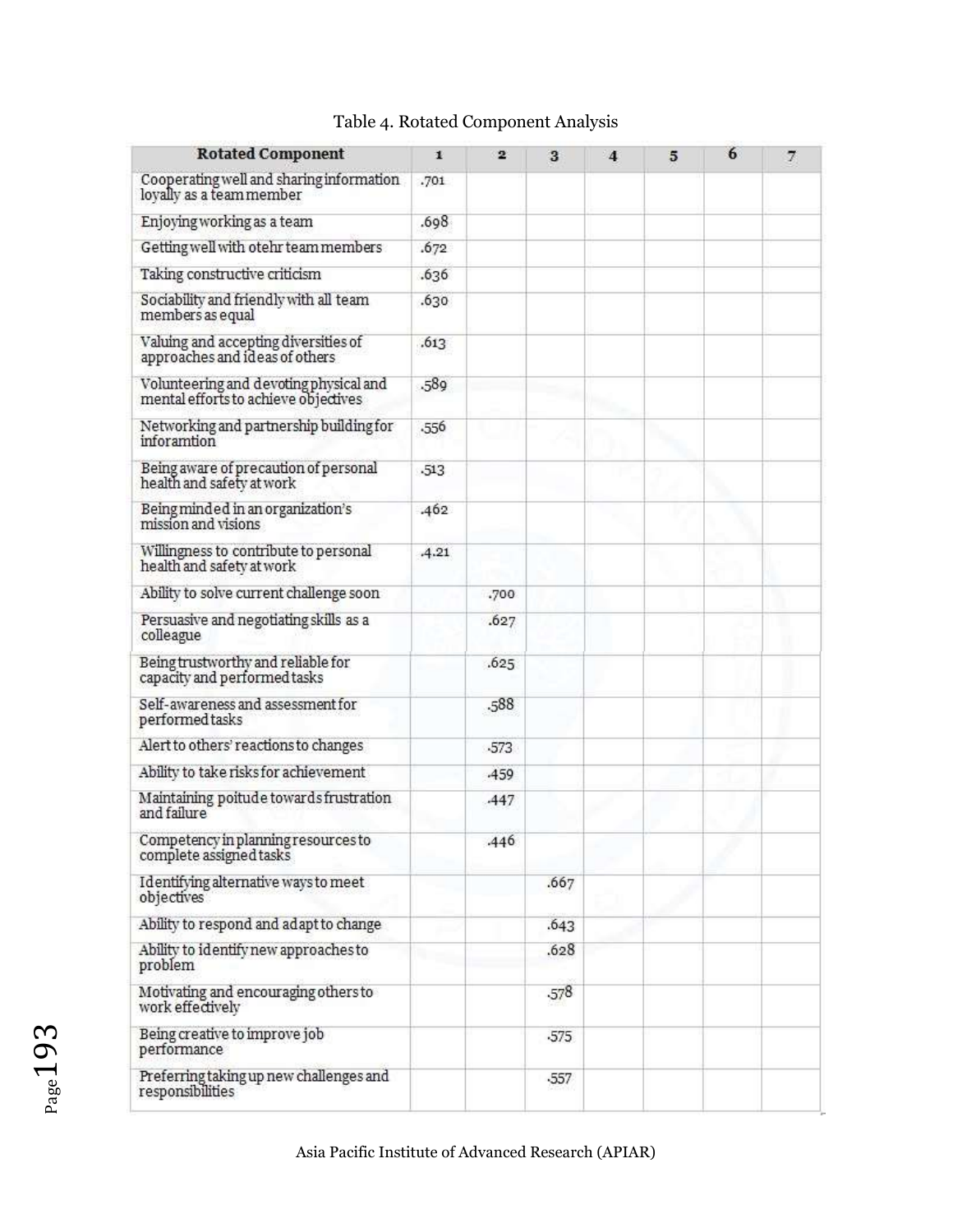| Ability to cope with uncertainty                                                                       |  | $-553$ |        |        |  |
|--------------------------------------------------------------------------------------------------------|--|--------|--------|--------|--|
| Understanding the situations, feeling and<br>suffering of others                                       |  | $-553$ |        |        |  |
| Initiating changes to enhance productive<br>outputs                                                    |  | .466   |        |        |  |
| Problem and solution identification<br>without getting assistance                                      |  | .465   |        |        |  |
| Giving directions and guidelines<br>effectively to others                                              |  | .458   |        |        |  |
| Hardworking &endurance to meet the<br>objectives                                                       |  | $-442$ |        |        |  |
| Action planning for project work                                                                       |  | .425   |        |        |  |
| Competency on the Internet (e-mail,<br>Facebook, Google, ) for communication                           |  |        | .786   |        |  |
| Competency in Microsoft Offices (Excel,<br>Words, etc.) for work                                       |  |        | .757   |        |  |
| Competency in using smartphones, iPod,<br>etc. for effective communication                             |  |        | .715   |        |  |
| Typing ability for completing tasks<br>successfully                                                    |  |        | .702   |        |  |
| Competency in power point presentation<br>for meeting or workshops                                     |  |        | .675   |        |  |
| Competency in printers, fax machines,<br>photocopiers, scanners, telephones, etc.<br>to solve problems |  |        | .657   |        |  |
| Competency in hardware, software,<br>programming, repairing, etc.                                      |  |        | .648   |        |  |
| Ability to do information retrieval and<br>analysis for achieved tasks                                 |  |        | .604   |        |  |
| Technological innovation perception<br>relevant to work performance                                    |  |        | $-572$ |        |  |
| Ability to arrive at work on time                                                                      |  |        |        | .640   |  |
| Ability to be self-disciplined for<br>performance                                                      |  |        |        | .610   |  |
| Controlling personal behavior and<br>performance                                                       |  |        |        | $-583$ |  |
| Prioritizing the scheduled tasks                                                                       |  |        |        | $-535$ |  |
| Using time and materials to the best<br>advantages of the organization                                 |  |        |        | $-512$ |  |
| Ability to meet deadlines for task<br>completion                                                       |  |        |        | $-510$ |  |
| Ability to be self-motivated and rewarded                                                              |  |        |        | .446   |  |
| Ability to work under pressure as a<br>subordinate                                                     |  |        |        | $-445$ |  |
| Self-confident and assertive for what<br>having done                                                   |  |        |        | .438   |  |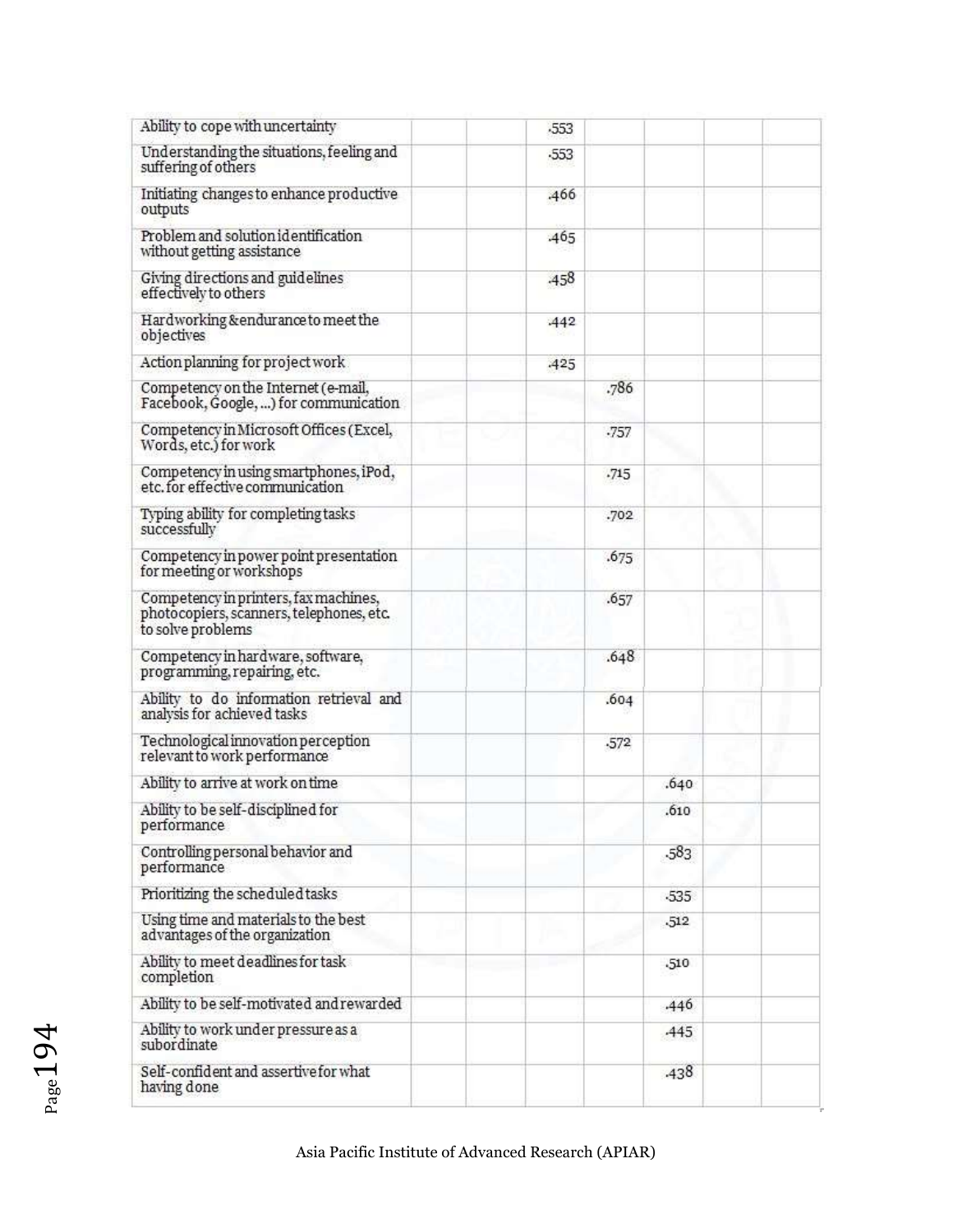| Business letter and report writing<br>capacity for meeting or communicating        |  |  | .679 |      |
|------------------------------------------------------------------------------------|--|--|------|------|
| Listening and responding to effective<br>work                                      |  |  | .636 |      |
| Oral and written communication for<br>information exchange                         |  |  | .634 |      |
| Ability to communicate with others in<br>foreign languages                         |  |  | -556 |      |
| Cross-cultural communication for<br>workflow                                       |  |  | -556 |      |
| Ability to generate documents (letters,<br>regulations, etc.) in foreign languages |  |  | 532  |      |
| Being able to read, write, speak, listen,<br>and understand the assigned tasks     |  |  | .497 |      |
| Inventory planning for payment and<br>profits                                      |  |  |      | .588 |
| Being entrepreneurship-minded                                                      |  |  |      | .438 |
| Ability to do a project work                                                       |  |  |      | .433 |
| Budget allocation for project and activity<br>implementation                       |  |  |      | .426 |
| Being minded in intellectual property and<br>plagiarism                            |  |  |      | .411 |

Seven components emerged ranging Cronbach's Alpha from .74 to .91, as shown in Table 5. According to Hayton, Allen, and Scarpello (2004), extracting too few can result in distorted loadings due to factors that are not included in the model (as cited in Andrew, Ian, & Frances, 2008).

Table 5. Reliability coefficients and inter-item correlation within the same construct  $(n=608)$ 

| No.            | Component                                    | Cronbach's Alpha<br>$(\alpha)$ | Inter-item<br>correlation in<br>magnitude |
|----------------|----------------------------------------------|--------------------------------|-------------------------------------------|
| $\mathbf{1}$   | Teamwork                                     | .90                            | .45                                       |
| $\overline{2}$ | Problem Solving and Critical Thinking        | .91                            | .46                                       |
| $\overline{3}$ | Initiative and Leadership                    | .90                            | .42                                       |
| $\overline{4}$ | Computing and Technology                     | .90                            | .52                                       |
| 5              | Personal Organization and Time<br>Management | .86                            | .41                                       |
| 6              | Communication and Language Literacy          | .82                            | .40                                       |
| 7.             | Entrepreneurship                             | .74                            | $-37$                                     |

Regarding convergent validity, component 7 (entrepreneurship) was deleted with Cronbach's alpha of .74 and inter-item correlation within the same construct in magnitude of .37, as shown in Table 6. A set of variables presumed to measure the same construct shows convergent validity if their inter-correlations are at least moderate in magnitude (Kline, 2011). Therefore, Table 7 shows 6 components of employability skills after Screening data with 61sub-skills.

Graduates rated themselves low for item 3 (2.93), 4 (2.98), 7 (2.88), 8 (2.64), 35 (2.62), and 37 (2.78), but high scores for *Enjoying working as a team* and *Getting well with other team*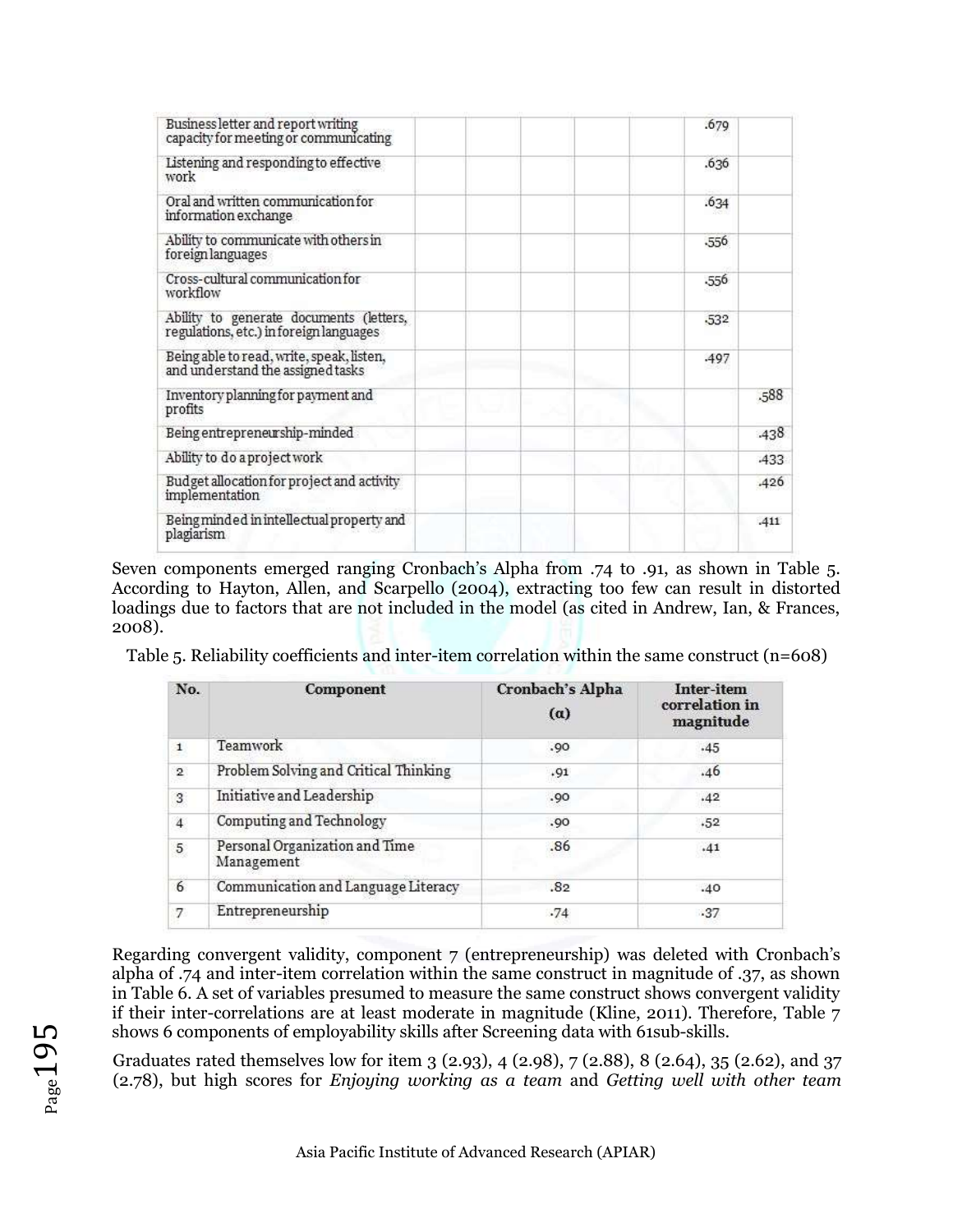*members*. Employers rated graduates low for item 7, item 8, and item 35, but high for *Decisiveness reasonably to complete tasks* and *Getting well with other team members*.

At the end of each statement of the questionnaire and the overall comments provided were addressed to respondents requesting them to suggest their choices. Empoyees mentioned skill mismatch (73%) and practice (9%) while graduates mentioned academic strength and weakness (52%) and academic preparation (3%).

#### **5. Discussion**

Our empirical results encapsulated six factors of employability skills (teamwork, problemsolving and critical thinking, initiatives and leadership, computing and technology, personal organization and time management, and communication and language literacy) with 61 subskills; among which, graduates were good at *teamwork* and but poor at *communication* and *language literacy* and *computing and technology*. In other words, all six factors are the most stringently focused in Cambodia private and public sector because almost all organizations when posting job openings, their criteria and requirements include most of them. These results are consistent with previous findings that found 10 skills consisting of academic foundations; communications; problem-solving and critical thinking; information technology applications systems; safety; health and environmental; leadership and teamwork; ethics and legal responsibilities; employability and career development; and technical skills (Achieve, 2012). Somewhat interestingly, they agree well with another study suggesting 7 components encampassing problem solving and adaptative skills, human skills, English language proficiency and literacy, ICT skills, personal organization and time management, leadership skills, and communication skills (Gurvinder & Sharan, 2008). A large proportion of graduates perceived their strength and weakness in terms of employability skills. It can be seen that employability skills are taken into account by the graduates that required them to be aware of employability skills before seeking for jobs. Moreover, the skill mismatches between the labor market need and education and training system, suggested by a majority of employers, still persisted. This implies that employers require the aforementioned factors in order to be employed productively, but the graduates didn't obtain all of them. The role of education and training are essential in preparing students for an active working life (Silva et al., 2013).

In particular, employers from both private and public sectors and graduates have the same perception of graduates' employability skills because they rated graduates' employability skills at the same level (good at teamwork, but poor at communication and language literacy and computing and technology). They are consistent with Saunders and Zuzel's study (2010) found a strong correlation between employers and sandwich students/graduates' perceptions of the relative priorities amongst employability skills. The largest technological force currently shaping work is the computer (Levy, 2010). Employers rated graduates' employability skills possession good. Likewise, Kevin, Stuart, Dely and Jon (2011) found that the majority of employers are satisfied with their graduate recruits. In order words, there is a different perception of employability skills between graduates' genders. It may be the result of a male dominated perspective at higher education level in Cambodia. There is the same perception of employability skills between graduates and employers. However, it is significantly different from Gurvinder and Sharan's study (2008), who found that graduates and employers have different perception of employability skills. It may be due to human error. In turn, out of academic qualifications, employability skills such as communication and language literacy, and computing and technology are critical catalysts that are prioritized for recruitment regardless of job types in Cambodia society.

These findings provide practical implications to graduates, employers, and the faculty of higher education institutions. First, graduates and faculty should academically exert physical and mental efforts learning and teaching communication and language literacy skill and computing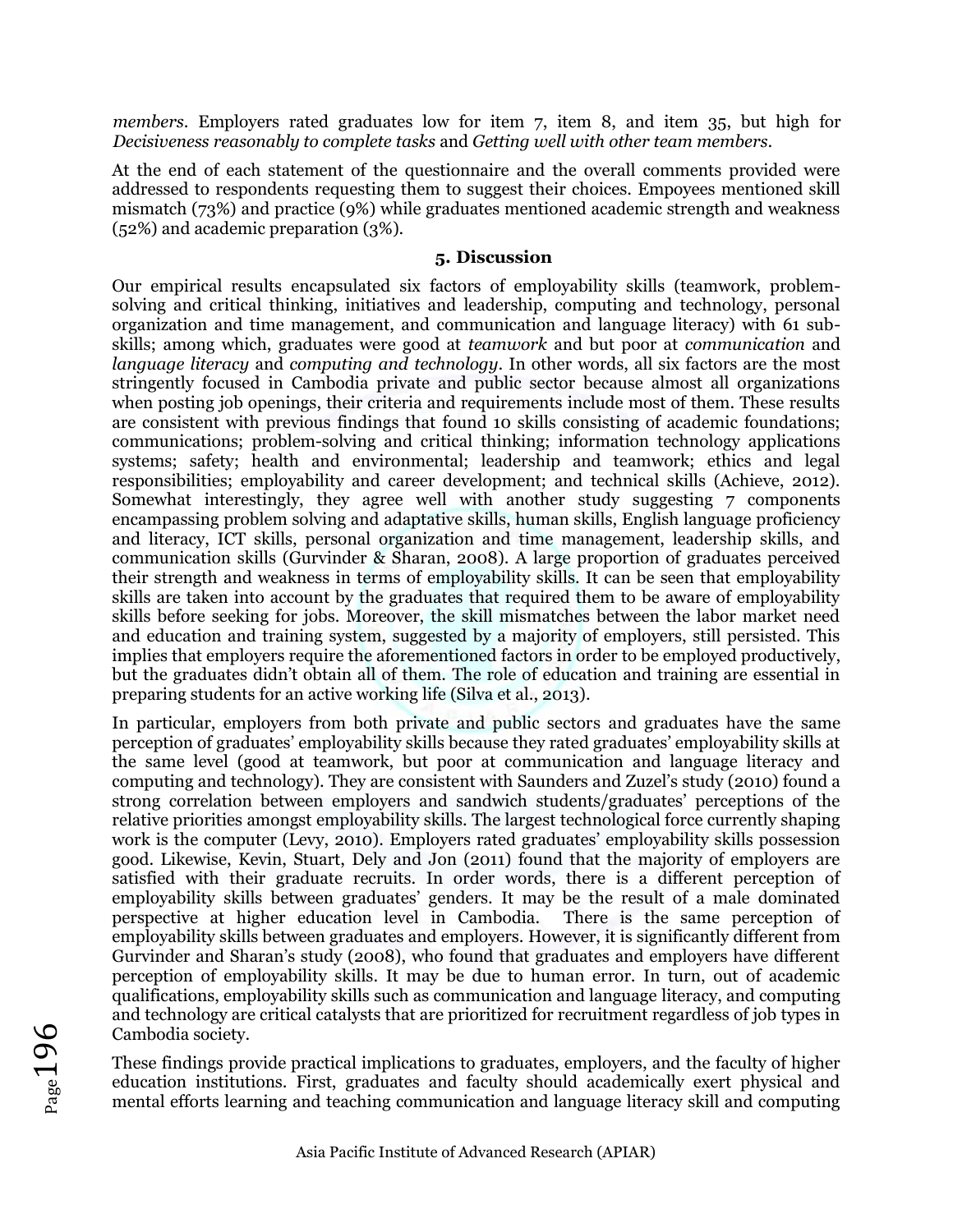and technology, especially English and computer, by practicing doing assignments and homework in English. English is the most prominent soft skill required (Harald et al., 2012). Second, employers should provide English or computer intensive training course for employees or interns in a certain period of time. Third, regarding a skill mismatch, employers and faculty should talk together to come out with the common required skills prior the university commencement. Finally, employability skills should be developed at secondary education level by integrating it into the national curriculum as a compulsory subject.

Some limitations derived from the result related to generalization should be taken into account. The graduates' institutional type was limited in terms of demographic characteristics (68.4% public) and it was limited to academic degrees (83.4% bachelors). Finally, the employers' organizational types were limited (94.5% service).

The present attempt to identify the graduates' employability skills resulted in bridging a gap because the skills mismatch posed apparent challenges for employers who unsatisfactorily recruit new staff in Cambodian society. The gap between academic education and required skill sets in industry has been addressed on several occasions (Harald et al., 2012). In particular, our findings are key points exploring the skill sets and the strength and weakness of graduates in terms of employability skills. One way of enhancing a successful school-to-work transition is by means of proper career preparation, since a better preparation can help individuals to successfully seek and find employment, enhancing career outcomes (Jessi et al, 2012). Through the skills and employment-oriented process, Cambodia was able to provide the people with decent jobs, allowing it to gain high employment rate. This prosperity led to a dramatic increase in economy and may result in moving its income status forward to a lower-middle income country afterward.



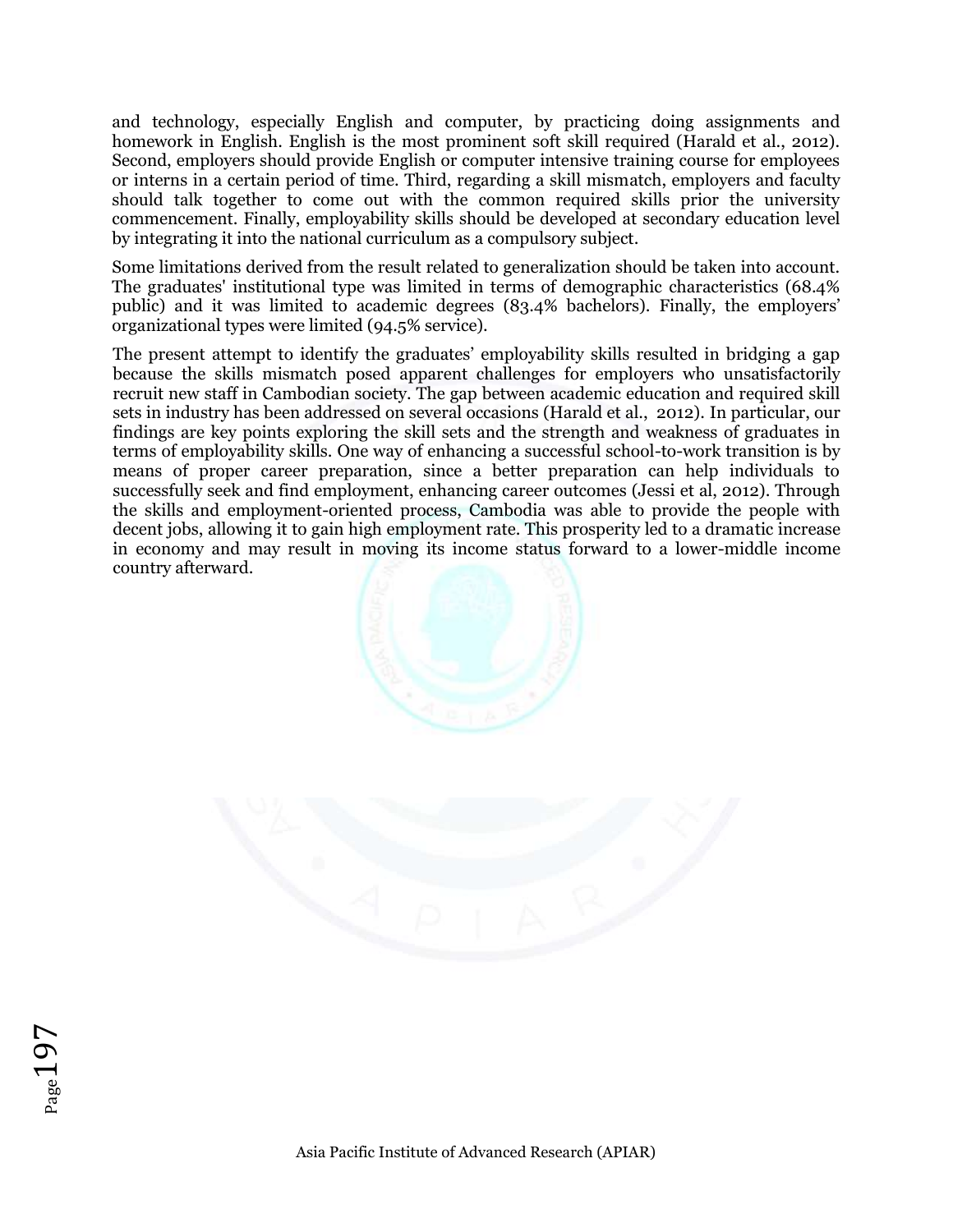#### **References**

- i. Achieve, 2012. *Understanding the skills in the common core state standards*. Editorial Assistance and Design:
- ii. KSA-Plus Communications, Inc.
- iii. ADB., 2016. Policy priorities for a more responsive technical and vocational education and training system in
- iv. Cambodia. *ADB Briefs*, vol. 73, pp. 1-8.
- v. Adebakin, A. B., Ajadi, O. T., & Subair, S.T. 2015. Required and possessed university graduate employability skills: Perceptions of the Nigerian employers. *World Journal of Education, vol. 5, no.* 2, pp. 115-121.
- *vi.* Andreas, B., & Hiroshi, S. 2011 April. *Employability skills set of newly graduated engineering in India.*
- vii. [Policy Research Working Paper 5640], 1-58. The World Bank South Asia Region.
- viii. Allan, B., & Kyoung, O. (2013). The relations of employability skills to career adaptability among technical school students. *Journal of Vocational Behaviors, vol. 82, no.* 3, pp. 199-207.
- ix. American Institute for Research [AIR], 2016 April. *Integrating employability skills: A framework for all educators.* [Brochure]. [Online] Available at: [www.air.org.](http://www.air.org/) [Accessed April 22, 2016]
- x. Andrew, R., Ian, H., & Frances, R. 2008. Self-perceived employability: Construction and initial validation of a scale for university students. *Journal of Vocational Behaviors, vol. 73, no.* 1, pp. 1- 12.
- xi. Ann, S. W, Barbara, L. A, &Marion, R. S. 2009. Teaching he 'soft skills': A professional development
- xii. curriculum to enhance the employability skills of business graduates. *American Journal of Business Education, vol. 2, no.* 5, pp. 35-44.
- xiii. Bill, H. 2015. *Global competence amongst youth is critical to achieve sustainable development goals.* [Online]. Available at:
- xiv. [http://www.un.org/youthenvoy/2015/07/global-competence-amongst-youth-critical-achieve](http://www.un.org/youthenvoy/2015/07/global-competence-amongst-youth-critical-achieve-sustainable-development-goals/)[sustainabledevelopment-goals/.](http://www.un.org/youthenvoy/2015/07/global-competence-amongst-youth-critical-achieve-sustainable-development-goals/) [Accessed June 12, 2016]
- xv. CAREERwise Education, 2016. *Employability skills.* [Online]. Available at: [www.addthis.com/bookmark.php.](http://www.addthis.com/bookmark.php) [Accessed June, 12, 2016]
- xvi. Chung, W., & Yet, L. 2009. Perception differential between employers and undergraduates on the importance of employability skills. *International Education Studies Journal*, vol. *2, no.* 1.
- xvii. El, M. B, & Dean, J. C. 2016. Employability skills as perceived by employers and university faculty in the fields of human resource development (HRD) for entry-level graduate jobs. *Journal of Human Resource and Sustainability Studies*, vol. *4*, pp. 39-49. Available at: [doi:](http://dx.doi.org/10.4236/jhrss.2016.41005)  [10.4236/jhrss.2016.41005.](http://dx.doi.org/10.4236/jhrss.2016.41005)
- xviii. Field, A. P., 2005. *Discovering statistics using SPSS,* 2nd ed. London, England: SAGE
- xix. Gabrielle, M., & David, C. 2009. Assessing and reporting employability skills of senior
- xx. secondary students. *Research Development, vol. 20, no.* 10, pp. 7-9. [Online] Available at: [http://research.acer.edu.au/resdev/vol20/iss20/10.](http://research.acer.edu.au/resdev/vol20/iss20/10)
- xxi. Gurvinder, K., & Sharan, K. 2008. Malaysian graduates' employability skills. *Unitare e-Journal*, vol. *4, no.* 1, pp.
- xxii. 15-45.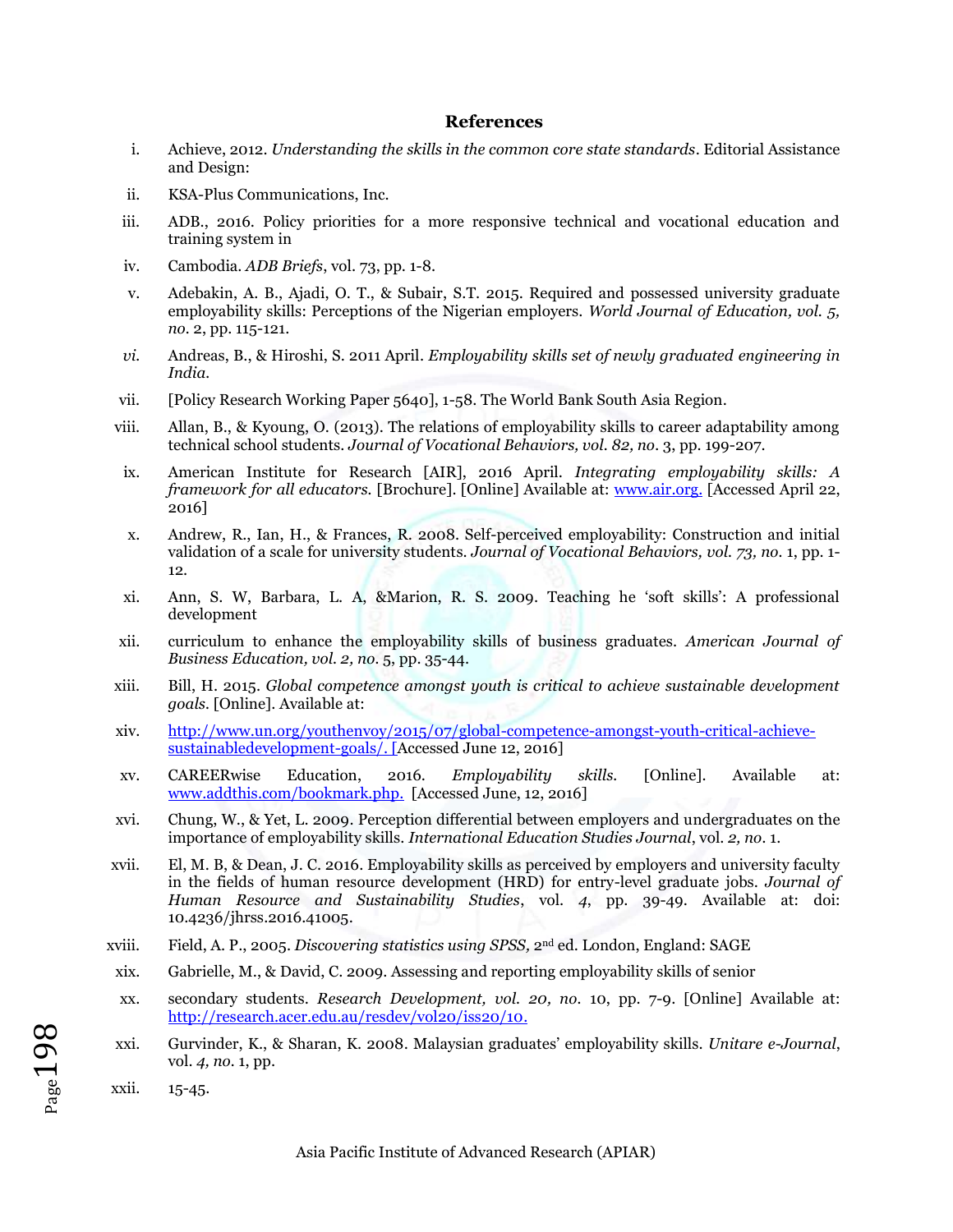- xxiii. Hang, C. N. (Speaker). 2016. *ASEAN connect: Debate on Cambodian education sector enhancement*. *PNN TV*. Minister of Education, Youth and Sport. Phnom Penh, Cambodia.
- xxiv. Harald, W., Christian, K., Florian, E., Alexander, M., Helmut, G., Christian, H., Wolf, R., Thomas, B., & Roman,
- xxv. S. 2012. Soft skills in practice and in education: An evaluation. *American Journal of Business Education*, vol. *5, no.* 2, pp. 225-232.
- xxvi. ILO, 2016. *The global youth call: Prioritizing youth in the post-2015 development agenda*
- xxvii. [Online]. Available at: [http://www.ilo.org/global/publications/lang--](http://www.ilo.org/global/publications/lang--en/index.htm) [en/index.htm](http://www.ilo.org/global/publications/lang--en/index.htm) [Accessed July 15, 2016]
- xxviii. Ioth, S. H. (Speaker), 2016. *ASEAN connect TV show. CNC TV*, Minister of Labor and Vocational Training. Phnom Penh, Cambodia.
- xxix. ILO, 2007. *ILO policy brief on youth employment in Cambodia*. [Review]. ILO Sub-Regional Office for East
- xxx. Asia: International Labor Organization

 $_{\rm Page}$ 199

- xxxi. ILO, 2013. *Skills shortage and skills gaps in the Cambodian labor market: Evidence from employer skills need survey*. [ILO Asia-Pacific Working Paper Series]. Country Office for Thailand, Cambodia, and Lao People's Democratic Republic.
- xxxii. Jessie, K., Annelies, E., & Ute-C. 2012. Training career adaptability to facilitate a successful school-to-work
- xxxiii. transition. *Journal of Vocational Behavior*, vol. *81, no.* 2012, pp. 395-408.
- *xxxiv.* Joseph, A. G., & Rosemary, R. G. 2003. *Calculating, interpreting, and reporting Cronbach's Alpha reliability*
- xxxv. *coefficient for Likert-type scales*. Presented at the Midwest Research-to-Practice Conference in Adult, Continuing, and Community Education, The Ohio State University, Columbus, OH, October 8-10, 2003.
- xxxvi. Kevin, L., Stuart, H., Dely, E., & Jon, L., 2011. *Employers' perceptions of the employability skills of new*
- *xxxvii. graduates*. Scotland, UK: University of Glasgow SCRE Center and Edge Foundation.
- xxxviii. Khei, S., 2016. The ministry of education, youth and sports must increase its support budgets for 2017 to strengthen its quality. *The Cambodia Internet Newspaper*, Phnom Penh, Cambodia.
- xxxix. Khieng, S., Srinivasa, M., & Chhem, R., 2015. *Cambodia education 2015: Employment and empowerment.*
	- xl. Kline, R. B., 2011. *Principles and practice of structural equation modeling* 3rd ed. New York, NY: Guilford Press.
	- xli. Levy, F. 2010. *How technology changes demands for human skills.* OECD Education Working Papers, 45, OECD Publishing. [Online] Available at: [http://dx.doi.org/10.1787/5kmhds6czqzq](http://dx.doi.org/10.1787/5kmhds6czqzq-en)[en.](http://dx.doi.org/10.1787/5kmhds6czqzq-en)
	- xlii. Ly, B., 2016. *Students worry about job opportunities after graduating*. [Online] Available at: [www.vodhotnews.com.](http://www.vodhotnews.com/) [\[](http://www.vodhotnews.com/)Accessed May 11, 2016]
	- xliii. Mohamed, W. A. W., & Jaafar, M. A., 2009. Using cooperative learning to improve generic skills among university students. [Conference paper]. *International Conference on Teaching and Learning in Higher Education*. (ICTLHE 09). 23-25 November 2009, Legen Hotel, Kuala Lumpur, Malaysia.
	- xliv. Mary, S. M. 2016. *The future of work: Policy forum.* [Speech]. Minister of Employment, Workforce Development, and Labor, Canada.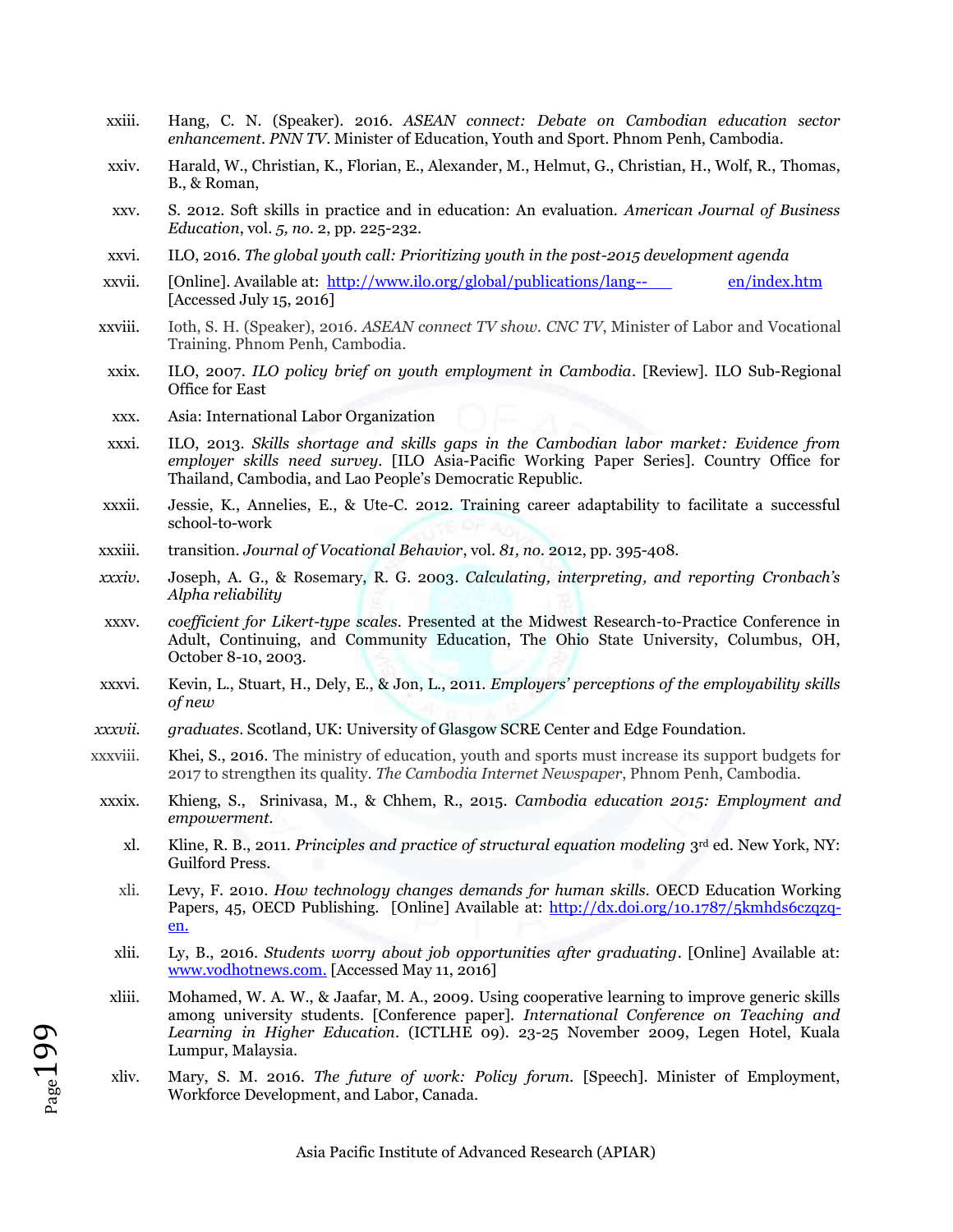- xlv. Maxwell, G., Scott, B., Macfarlane, D., & Williamson, E., 2009. Employers as stakeholders in postgraduate employability skills development. *International Journal of Management Education, vol. 8, no.* 2, Glasgow Caledonian University, UK. Available at: doi: 10.3794/ijme.82.267.
- xlvi. National Schools Partnership [NSP], 2014. *Addressing the youth skills crisis young people on employability skills and career prospects.* [Brochure]. Available at: [www.nationalschoolspartnership.com.](http://www.nationalschoolspartnership.com/)
- xlvii. National Strategic Development Plan [NSDP]. (2014). *National strategic development plan 2014- 2018. [Annual*
- xlviii. Report]. Phnom Penh, Cambodia: Royal Government of Cambodia.
- xlix. Paadi, K. 2014. Perceptions on employability skills necessary to enhance human resource management graduate perspectives of securing the relevant place in the labor market. *European Scientific Journal*, North West University, South Africa.
	- l. Pitan, O. S, & Adedeji, S. O., 2012. Skills mismatch among university graduates in the Nigeria labor market. *US-China Education Review* A vol. 1, pp. 90-98.
	- li. Royal Government of Cambodia [RGC], 2013. *Political platform.* [Annual Report]. The royal government of Cambodia of the fifth legislature of the national assembly. Phnom Penh, Cambodia: Royal Government of Cambodia.
	- lii. Roger, B. H., & Gregory, C. P., 1995. A new look at selected employability skills: A factor analysis of the occupational work ethic. *Journal of Vocational Education Research*, vol. *20, no.* 3, pp. 59- 73.
- liii. Robinson, J., & Garton, B. L., 2008. An assessment of the employability skills needed by graduates in the college of agriculture, food and natural resources at the university of Missouri. *Journal of Agriculture Education*, vol.*49, no.* 4, pp. 96-105. Available at: DOI: 10.5032/jae.2008.04096.
- liv. Research Skills Development [RSD], 2016. *Making employability skills explicit in the curriculum [Online].* Available at[: www.youtube.com/watch?v=FncOs\\_VGUUs.](http://www.youtube.com/watch?v=FncOs_VGUUs) [\[](http://www.youtube.com/watch?v=FncOs_VGUUs)Available June 22, 2016]
- lv. Sally, A. L., 2013. *Employability skills: The connection between skills and employment*. Billp employability skills model. [Online] Available at: fro[m www.bliip.co.](http://www.bliip.co/)
- lvi. Saunders, V., & Zuzel, K., 2010. Evaluating employability skills: Employers and student perceptions. *Bioscience, vol. 15, no.* 1, pp. 1-15. Available at: doi: 10.3108/beej.15.2.
- lvii. Si, L. 2001. *Youth and employment: Bridging the gap.* [Review]. International Labor Organization (ILO).
- lviii. Silva, A. P., Lourtie, P., & Aires, L., 2013. Employability in online higher education: A case study.
- lix. *The International Review Research in Open and Distance Learning, vol. 14, no. 1, pp. 107-125.*
- lx. Smith, E., & Comyn, P., 2002. The development of employability skills in novice workers.
- lxi. *ResearchGate*, 5-139. [Online] Available at: [www.researchgate.net/publication/234585553.](http://www.researchgate.net/publication/234585553) [Accessed August 02, 2016]
- *lxii.* Somalingam, A., & Shanthakumari, R. 2013. Testing and exploring graduate employability skills and competencies. *International Journal of Advancement in Education and Social Sciences*, vol. *1, no.* 2, pp. 36-46.
- lxiii. Stuart, R., Ronald, H., & Elsa, S. M. 2012. Basic employability skills: A triangular design approach. *Education+Training, vol. 54, no.* 1, pp. 7-20.
- lxiv. Sarah, L. 2015. Career readiness lesson plans. *Applied Educational Systems*. [Online] available at: